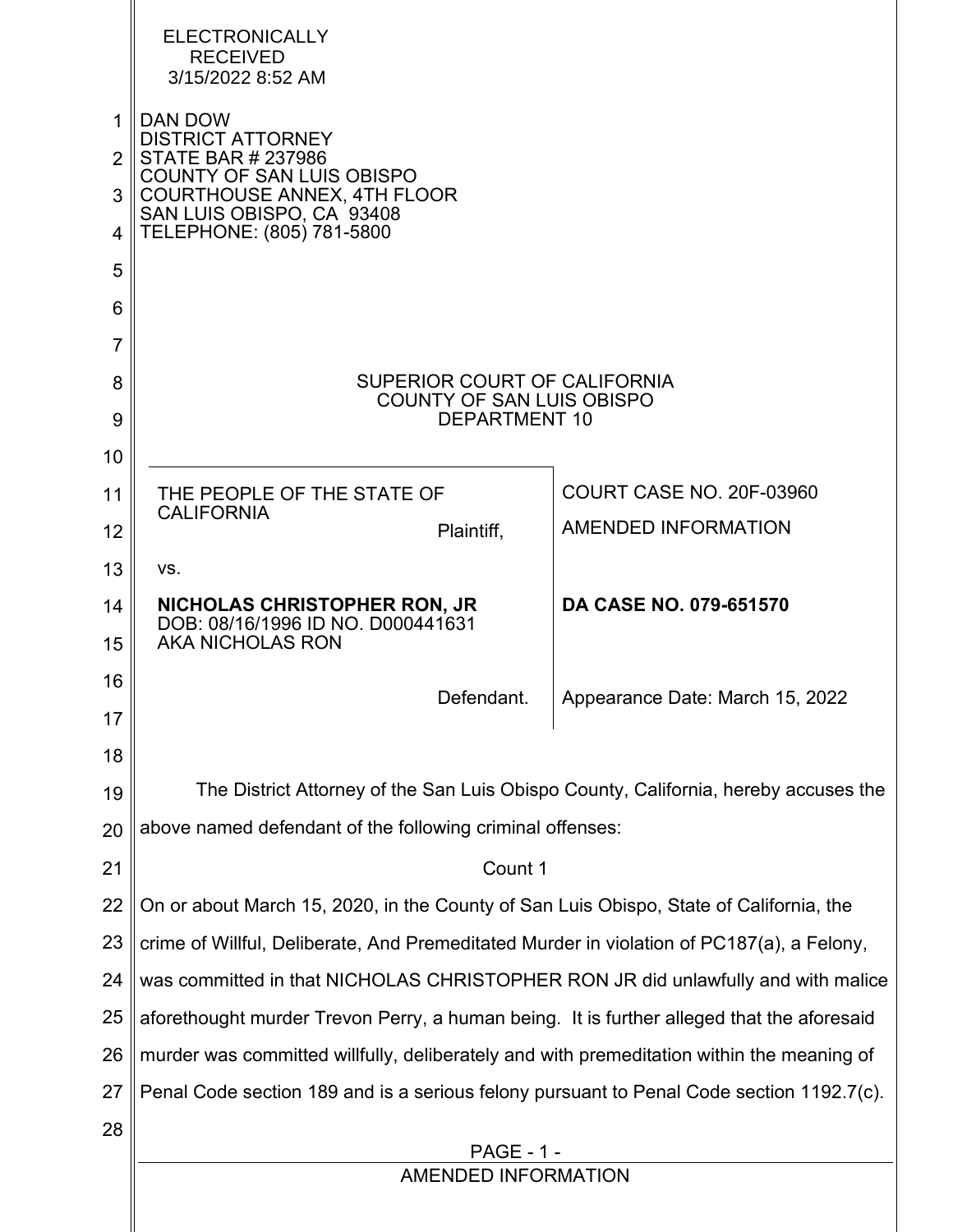| 1              | Enhancement                                                                                |  |  |  |  |  |
|----------------|--------------------------------------------------------------------------------------------|--|--|--|--|--|
| $\overline{2}$ | PC12022.5(a): Spec Alleg-Use Of Firearm                                                    |  |  |  |  |  |
| $\mathfrak{S}$ | It is further alleged as to Count 1 that in the commission and attempted commission of the |  |  |  |  |  |
| 4              | above offense, the said defendant, NICHOLAS CHRISTOPHER RON JR, personally used            |  |  |  |  |  |
| $\sqrt{5}$     | a firearm(s), to wit: handgun, within the meaning of Penal Code section 12022.5(a) also    |  |  |  |  |  |
| 6              | causing the above offense to become a serious felony pursuant to Penal Code section        |  |  |  |  |  |
| $\overline{7}$ | 1192.7(c)(8) and a violent felony within the meaning of Penal Code section 667.5(c)(8).    |  |  |  |  |  |
| 8              |                                                                                            |  |  |  |  |  |
| 9              |                                                                                            |  |  |  |  |  |
| 10             |                                                                                            |  |  |  |  |  |
| 11             |                                                                                            |  |  |  |  |  |
| 12             |                                                                                            |  |  |  |  |  |
| 13             |                                                                                            |  |  |  |  |  |
| 14             |                                                                                            |  |  |  |  |  |
| 15             |                                                                                            |  |  |  |  |  |
| 16             |                                                                                            |  |  |  |  |  |
| 17             |                                                                                            |  |  |  |  |  |
| 18             |                                                                                            |  |  |  |  |  |
| 19             |                                                                                            |  |  |  |  |  |
| 20             |                                                                                            |  |  |  |  |  |
| 21             |                                                                                            |  |  |  |  |  |
| 22             |                                                                                            |  |  |  |  |  |
| 23             |                                                                                            |  |  |  |  |  |
| 24             |                                                                                            |  |  |  |  |  |
| 25             |                                                                                            |  |  |  |  |  |
| 26             |                                                                                            |  |  |  |  |  |
| 27             |                                                                                            |  |  |  |  |  |
| 28             |                                                                                            |  |  |  |  |  |
|                | <b>PAGE - 2 -</b><br>AMENDED INFORMATION                                                   |  |  |  |  |  |
|                |                                                                                            |  |  |  |  |  |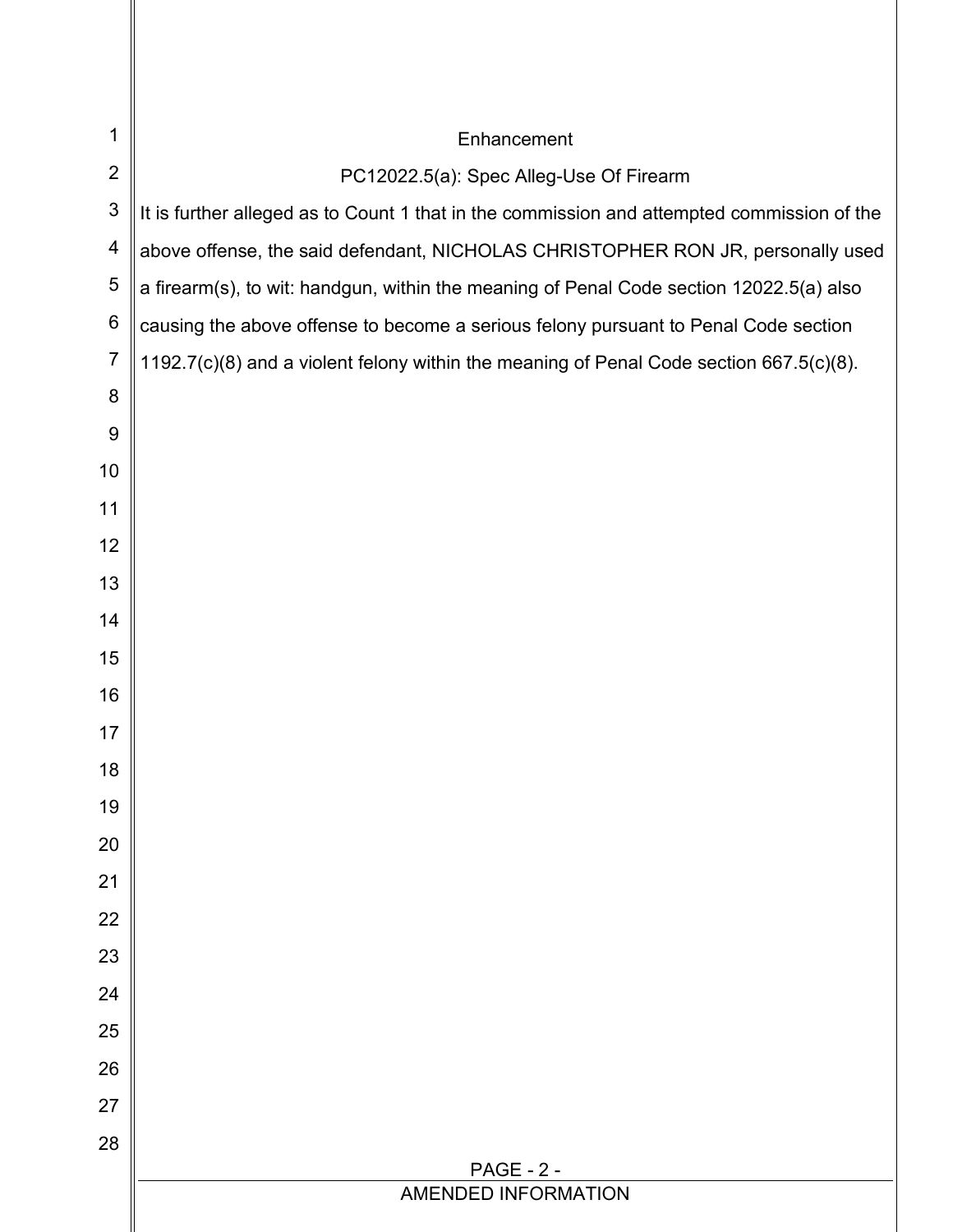| $\mathbf 1$    | Contrary to the form, force and effect of that statute in such cases made and        |  |  |  |  |
|----------------|--------------------------------------------------------------------------------------|--|--|--|--|
| $\overline{2}$ | provided and against the peace and dignity of the people of the State of California. |  |  |  |  |
| 3              | Dated: March 14, 2022                                                                |  |  |  |  |
| 4              | DAN DOW                                                                              |  |  |  |  |
| 5              | <b>DISTRICT ATTORNEY</b>                                                             |  |  |  |  |
| $\,6$          |                                                                                      |  |  |  |  |
| $\overline{7}$ |                                                                                      |  |  |  |  |
| 8              | By Michael S. Fry                                                                    |  |  |  |  |
| $9$            | DEPUTY DISTRICT ATTORNEY                                                             |  |  |  |  |
| 10             |                                                                                      |  |  |  |  |
| 11             |                                                                                      |  |  |  |  |
| 12             |                                                                                      |  |  |  |  |
| 13             |                                                                                      |  |  |  |  |
| 14             |                                                                                      |  |  |  |  |
| 15             |                                                                                      |  |  |  |  |
| 16             |                                                                                      |  |  |  |  |
| 17             |                                                                                      |  |  |  |  |
| 18             |                                                                                      |  |  |  |  |
| 19             |                                                                                      |  |  |  |  |
| 20             |                                                                                      |  |  |  |  |
| 21             |                                                                                      |  |  |  |  |
| 22             |                                                                                      |  |  |  |  |
| 23             |                                                                                      |  |  |  |  |
| 24             |                                                                                      |  |  |  |  |
| 25             |                                                                                      |  |  |  |  |
| 26             |                                                                                      |  |  |  |  |
| 27             |                                                                                      |  |  |  |  |
| 28             | <b>PAGE - 3 -</b>                                                                    |  |  |  |  |
|                | AMENDED INFORMATION                                                                  |  |  |  |  |
|                |                                                                                      |  |  |  |  |

II